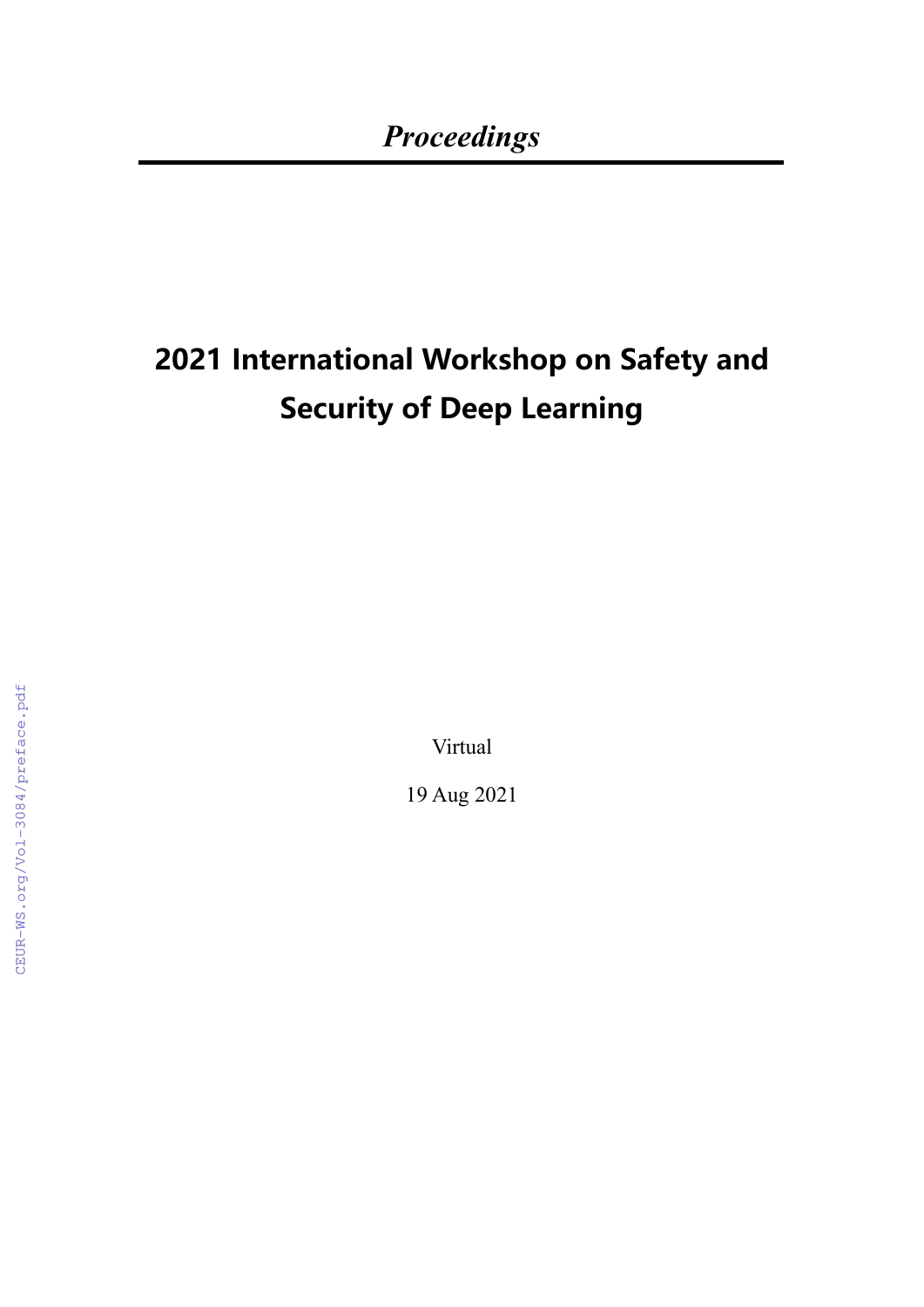## 2021 International Workshop on Safety and Security of Deep Learning (SSDL 2021)

Yuanfang Guo<sup>1</sup>, Bo Li<sup>2</sup>, Xianglong Liu<sup>1</sup>, Jiantao Zhou<sup>3</sup> 1. Beihang University 2. University of Illinois Urbana-Champaign 3. University of Macau

Deep learning, which is the current representative technology in artificial intelligence, has demonstrated tremendous success in various tasks, such as computer vision, natural language processing, data mining, etc. Unfortunately, deep learning models have also encountered critical safety and security threats in recent years. Due to its implicit vulnerability, deep learning models can be easily affected by the adversarial perturbations and perform abnormally, which may yield serious consequences in certain applications such as autonomous driving, etc. Meanwhile, deep learning models may also be utilized by the malicious attackers to generate forged multimedia content, such as fake images/videos, to deceive people, which may induce trust issues among different people and organizations.

In this workshop, we aim to bring more attentions from the researchers in the fields of adversarial attack & defense, forensics, robust deep learning, explainable deep learning, etc., to discuss the recent progresses and future directions for tackling the various safety and security issues of deep learning models.

This workshop has received 12 high-quality submissions. Each paper was peerreviewed by at least two experienced reviewers, in a double-blind reviewing manner. The workshop chairs decided to accept 10 papers, resulting in an acceptance rate of 83%. Note that the authors of 1 accepted paper have decided to only present in the workshop while withdraw from the workshop proceeding. Therefore, the proceeding of this workshop has included 9 papers. Based on the review comments and discussions among the workshop chairs, the paper, whose title is "Lip Forgery Video Detection via Multi-phoneme Selection", was selected as the best paper of this workshop.

This workshop was virtually held in conjunction with IJCAI 2021, on Aug. 19, 2021. The workshop chairs invited Dr. Dacheng Tao (JD Explore Academy), Dr. Xiangui Kang (Sun Yat-sen University), Dr. Siwei Lyu (University at Buffalo, the State University of New York), and Dr. Jun Zhu (Tsinghua University) to give invited talks during the workshop. For each accepted paper, one of the authors gave an oral presentation to introduce their contributions, followed by a short Q&A session to let the audiences further understand the papers.

We, the workshop chairs, would like to express their sincere appreciations to all